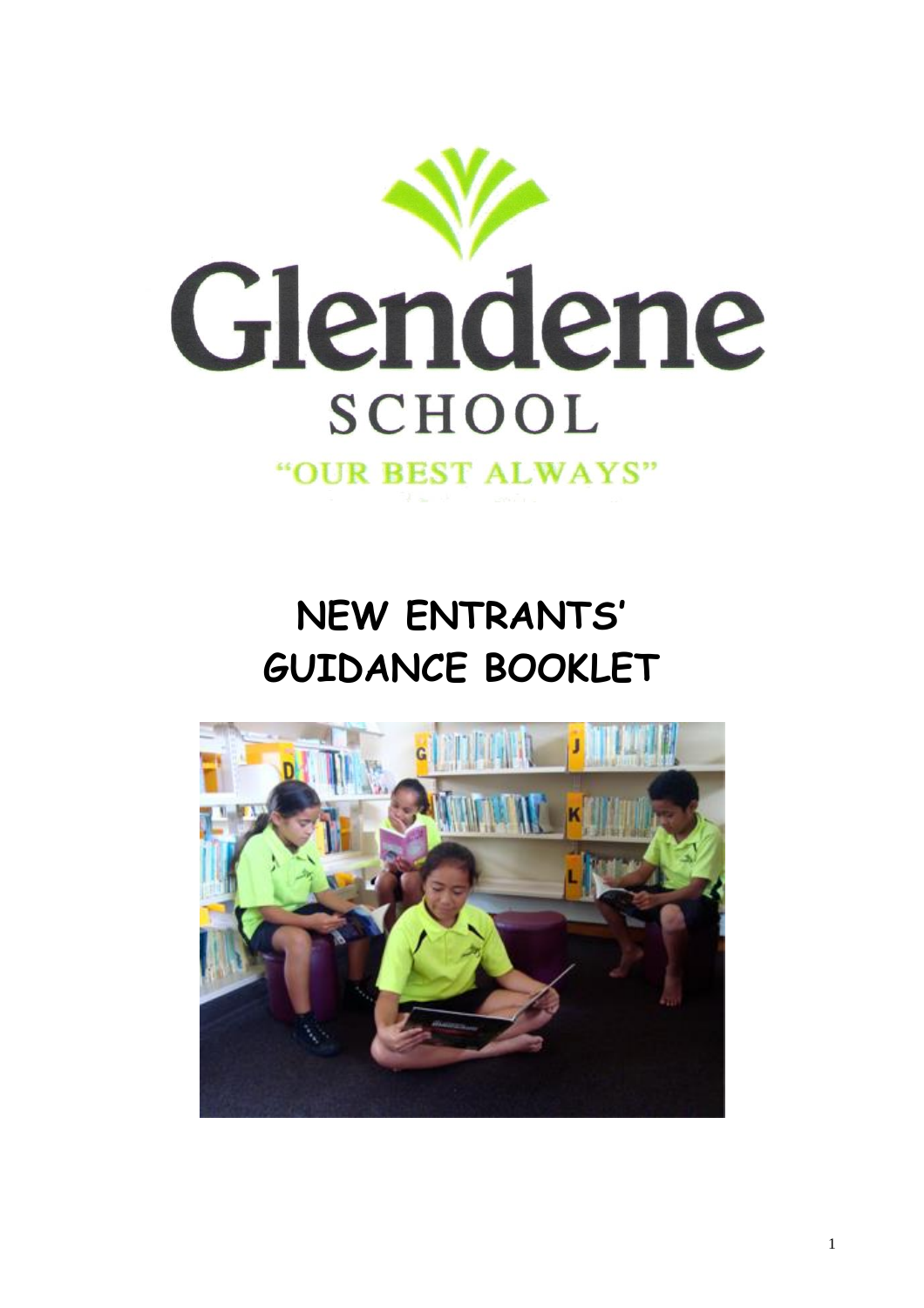

## **Preparation for school**

#### **Have conversations in your home language about:**

- colours you see around home, on the street at the park
- numbers-counting items around the house, park, street, reading street numbers
- letters-in their names, on street signs etc.

#### **Provide experiences and opportunities for:**

- listening, 'reading' and enjoying picture books. Have a few simple rules for reading (for example, not eating when handling books, turning pages carefully).
- using pencils, crayons, paints, dough, and scissors.
- **independently** dressing him/herself, putting on shoes and socks, zipping up zippers
- **independently** peeling fruit, eating lunch

#### **Teach your child:**

- how to use a handkerchief or tissue and to cover up a sneeze or a cough.
- how to use and flush the toilet (or urinal) and when and why to wash hands.
- to recognise and say his/her name, address and phone number, and, if possible, how to write and read his/her name (not in capitals).
- the safest way to school and practise this route with your child many times before letting him/her come alone. When your child does travel on his/her own, we recommend walking with other children from the neighbourhood.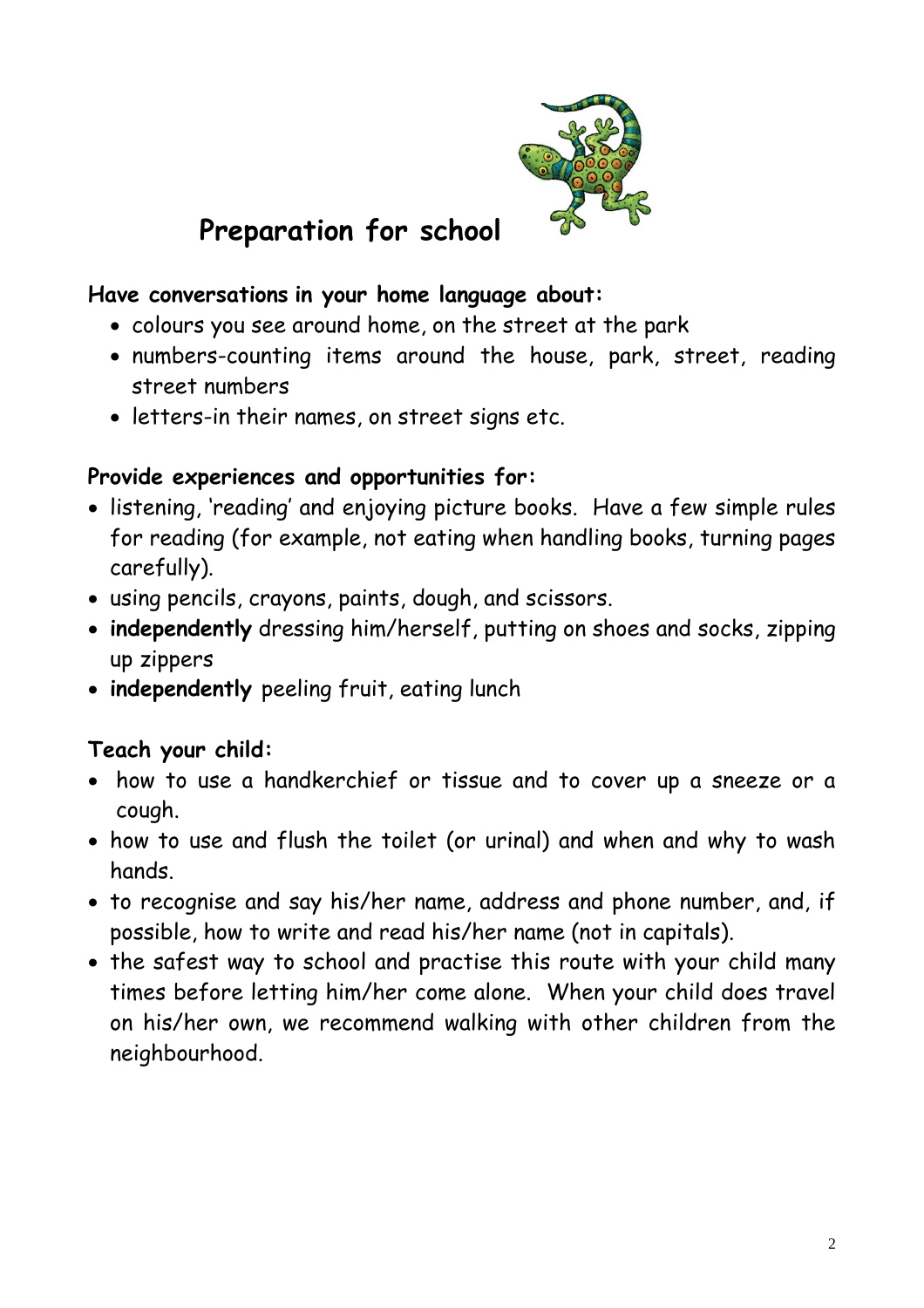

## **Enrolment**

- About six weeks before your child's 5th birthday, enrol at the school office.
- Pre-entry visits help familiarise children with the process of school and to meet their new teacher and classmates. Cecilia will arrange preentry visits. These visits take place on Wednesday mornings from 9.00- 11.00.
- Buy a school bag that will fit a lunch box, drink bottle, home reader bag, library book, swimming things and raincoat. There are thee meal times: 10.00 brain food and then morning tea and lunchtime.
- Stationery packs can be bought at the school. This pack contains everything your child needs for the year.

### **Bell times:**

- 8.50 ready for school
- 9.00 roll call
- 11.00 morning tea
- 11.35 get ready for learning
- 11.40 classes begin
- 1.00 lunch bell
- 1.35 get ready for learning
- 3.00 home time

# **First six weeks**

- The first six weeks of school is a time for children to learn the routines and language of school.
- The reading bag will go home every night and is to be returned to school each day. Your attitude will influence your child's approach to reading.